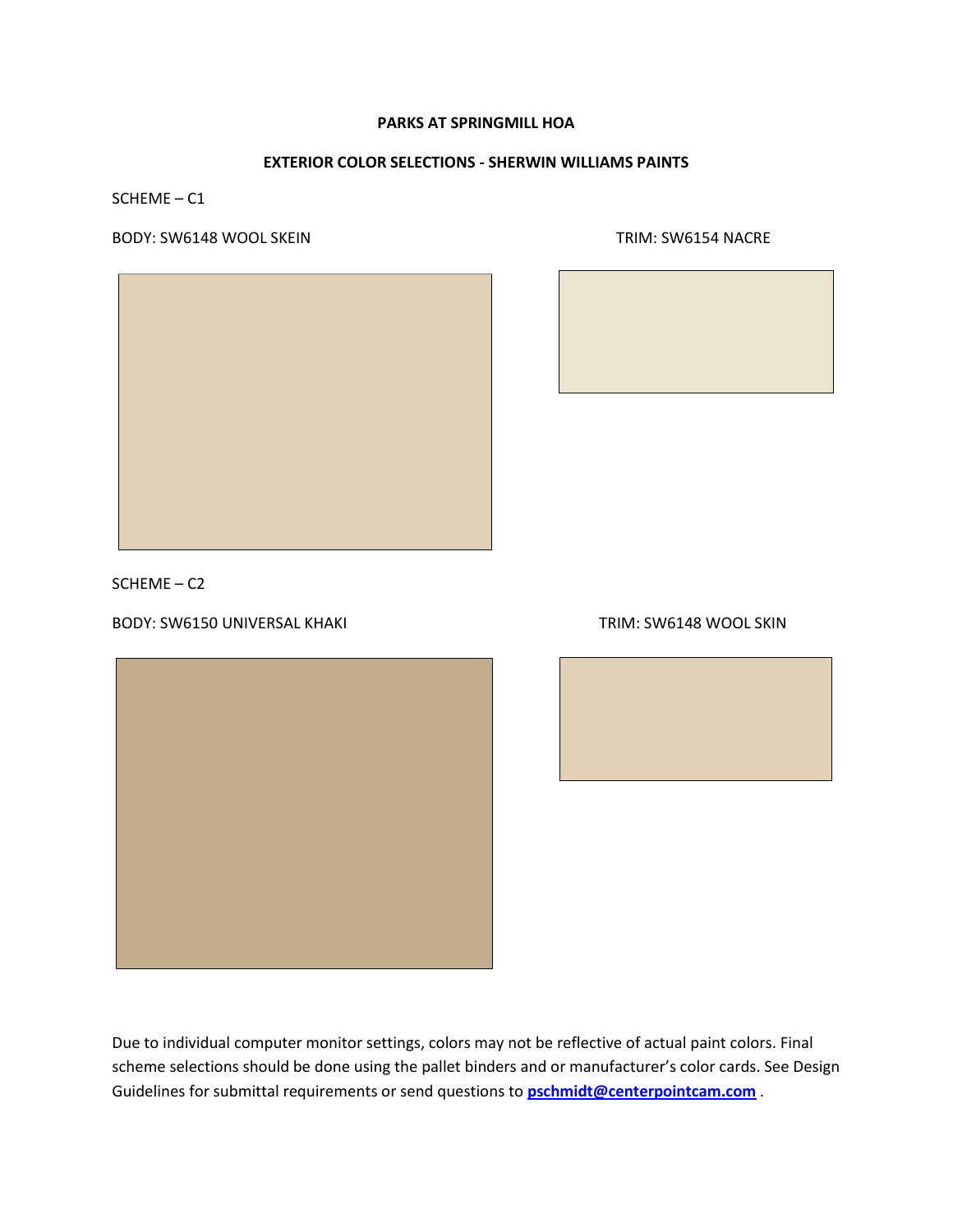SCHEME – C3







SCHEME – C4

BODY: SW6073 PERFECT GREIGE TRIM: SW6078 REALIST BEIGE



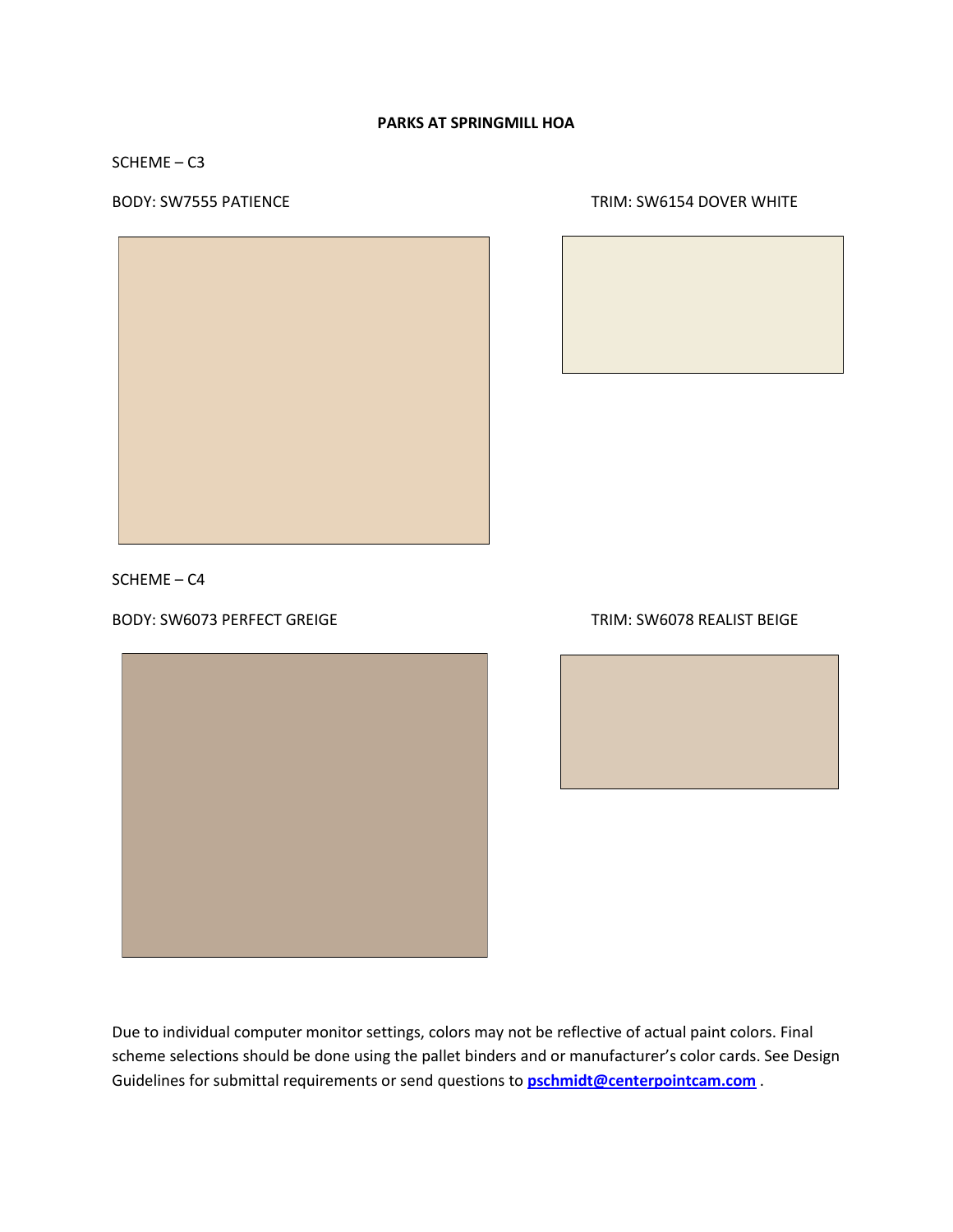### SCHEME – C5

#### BODY: SW7044 AMAZING GRAY TRIM: SW6154 PEARLY WHITE





SCHEME – C6

# BODY: SW6177 SOFTENED GREEN TRIM: SW7554 STEAMED MILK

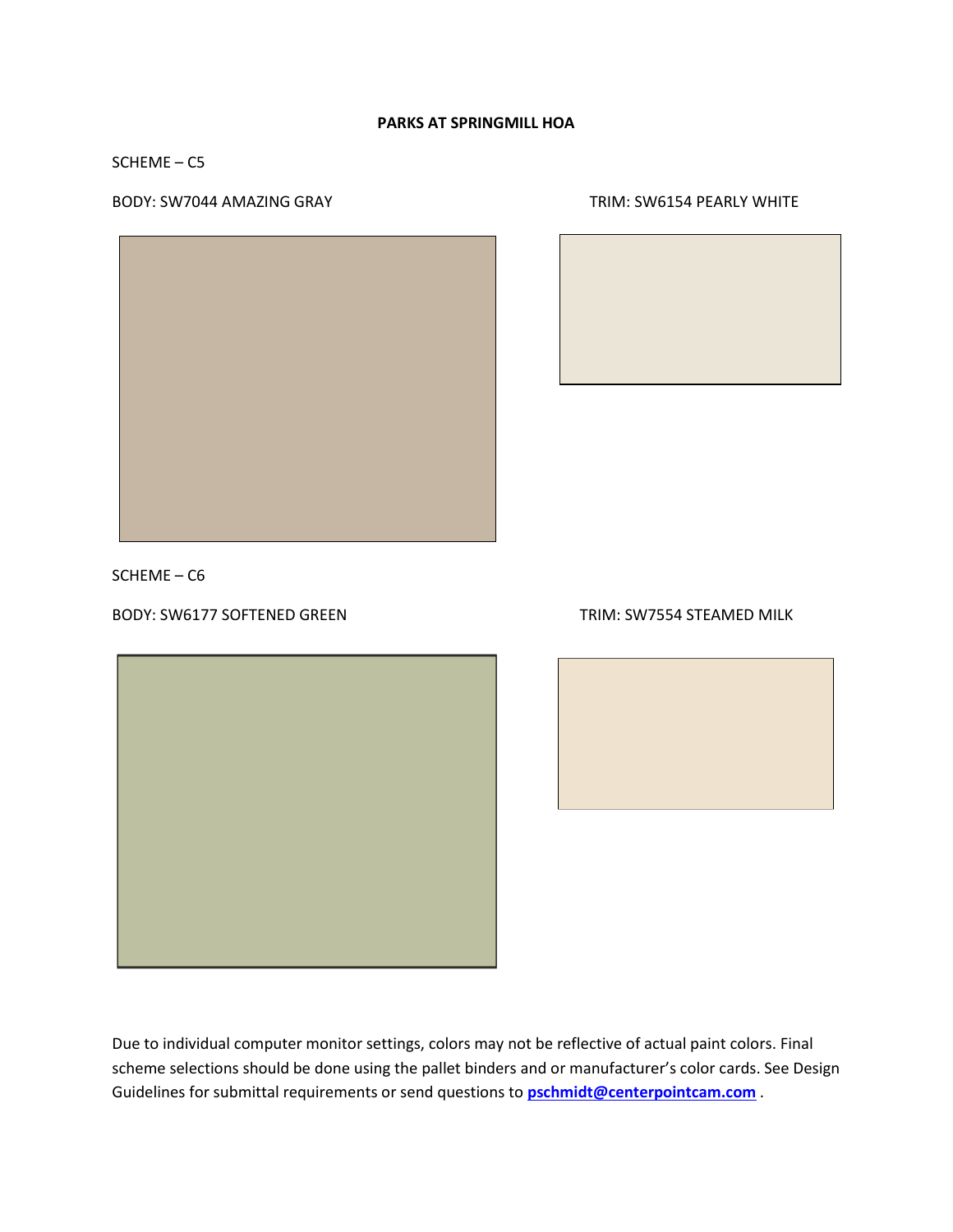## SCHEME – C7

### BODY: SW7550 RESORT TAN TRIM: SW6154 NACRE





SCHEME – C8

BODY: SW6249 STORM CLOUD TRIM: SW6154 DOVER WHITE



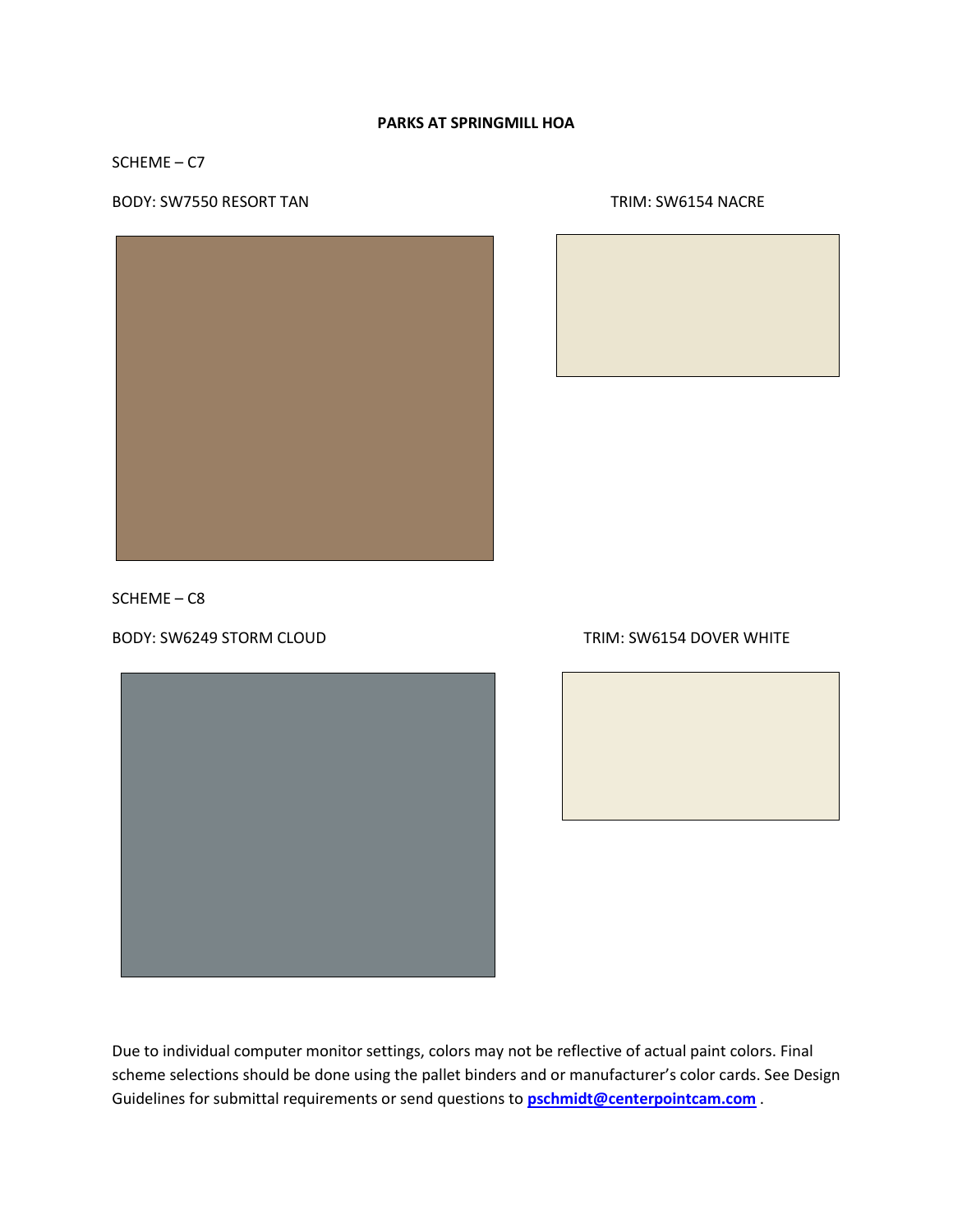# SCHEME – C9

BODY: SW6172 HARDWARE TRIM: SW6105 DIVINE WHITE





SCHEME – C10



# BODY: SW6201 THUNDEROUS TRIM: SW6154 WEST HIGHLAND WHITE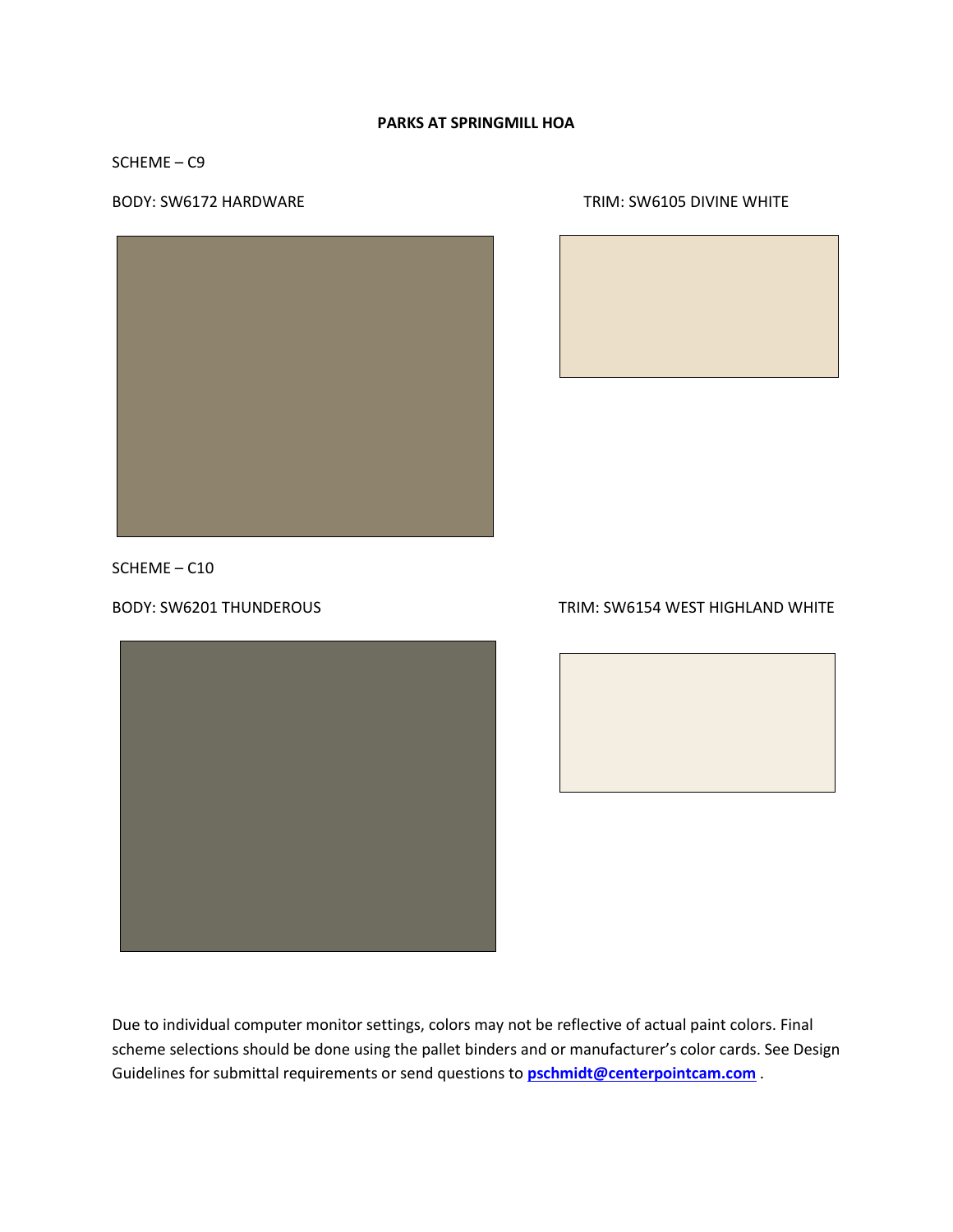## SCHEME – C11

# BODY: SW6172 HARDWARE TRIM: SW6105 DIVINE WHITE





SCHEME – C12



## BODY: SW6201 THUNDEROUS TRIM: SW6154 WEST HIGHLAND WHITE

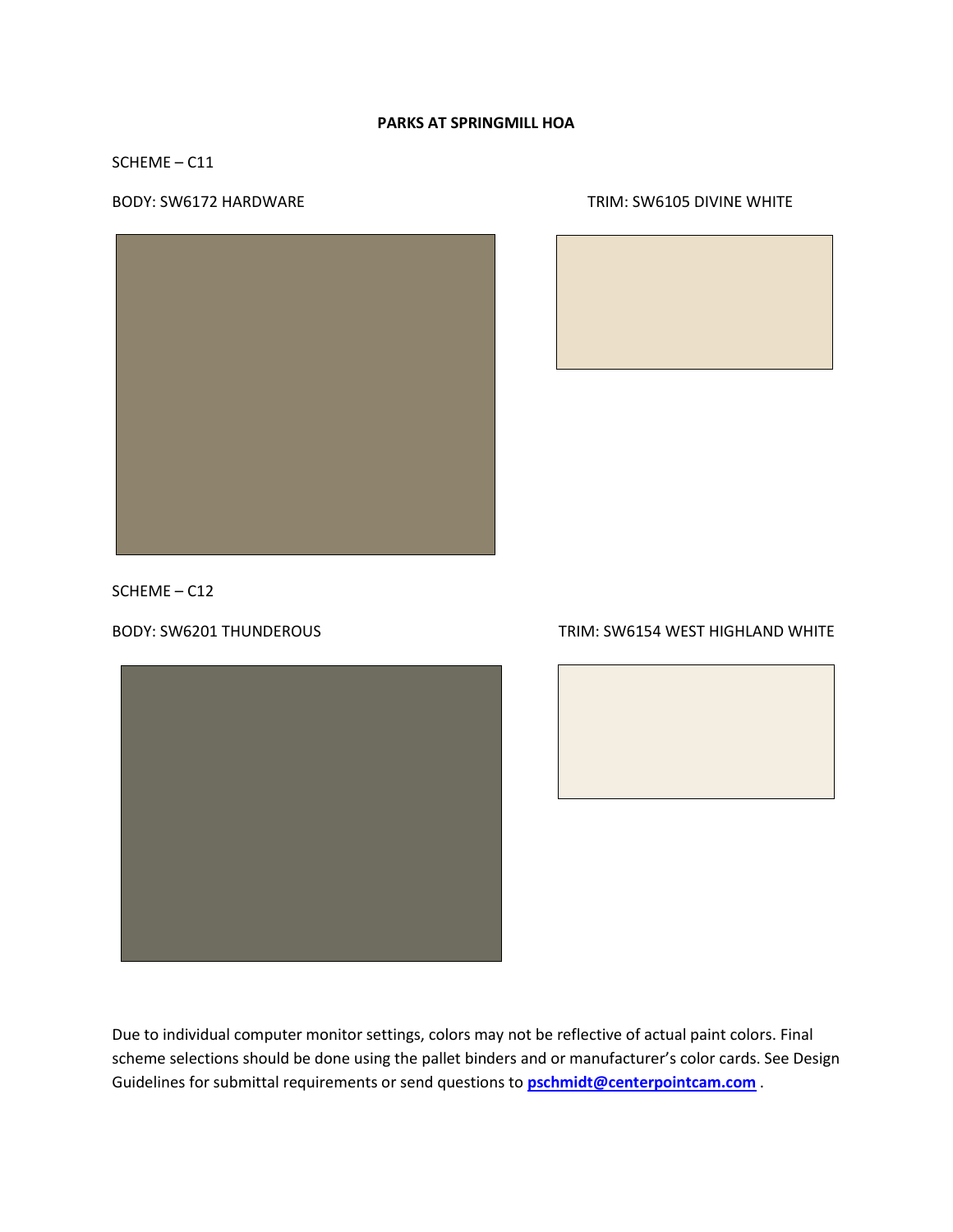## SCHEME – C13



#### BODY: SW6159 HIGH TEA TRIM: SW6154 DOVER WHITE



SCHEME – C14



### BODY: SW6133 MUSLIN TRIM: SW7557 SUMMER WHITE

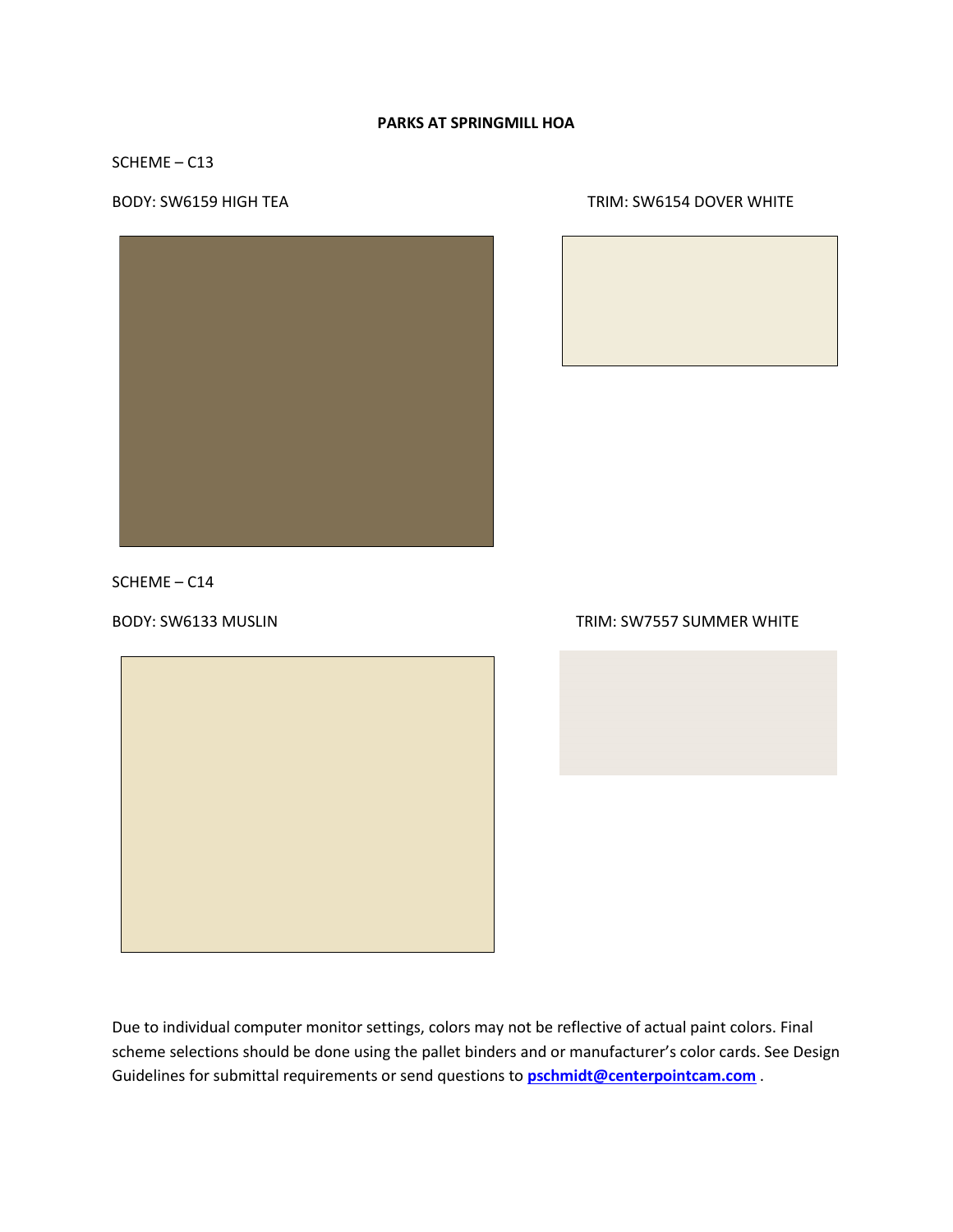SCHEME – C15

## BODY: SW7738 CARGO PANTS TRIM: SW6154 NACRE





SCHEME – C16



## BODY: SW7567 NATURAL TAN TRIM: SW7557 SUMMER WHITE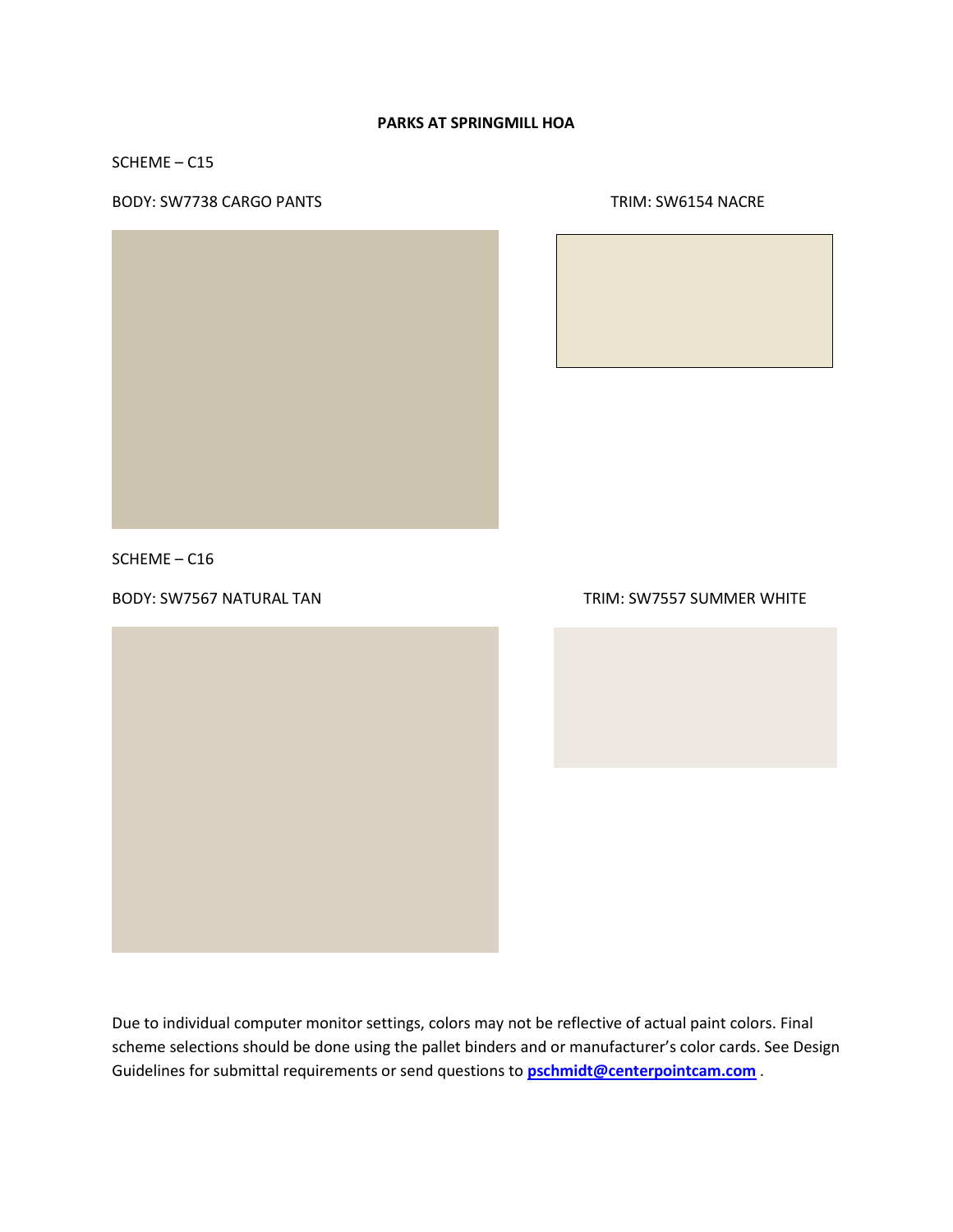SCHEME – C17

#### BODY: SW6106 KILIM BEIGE TRIM: SW6126 NAVAJO BEIGE





SCHEME – C18

BODY: SW7036 ACCESSIBLE TRIM: SW7008 ALABASTER

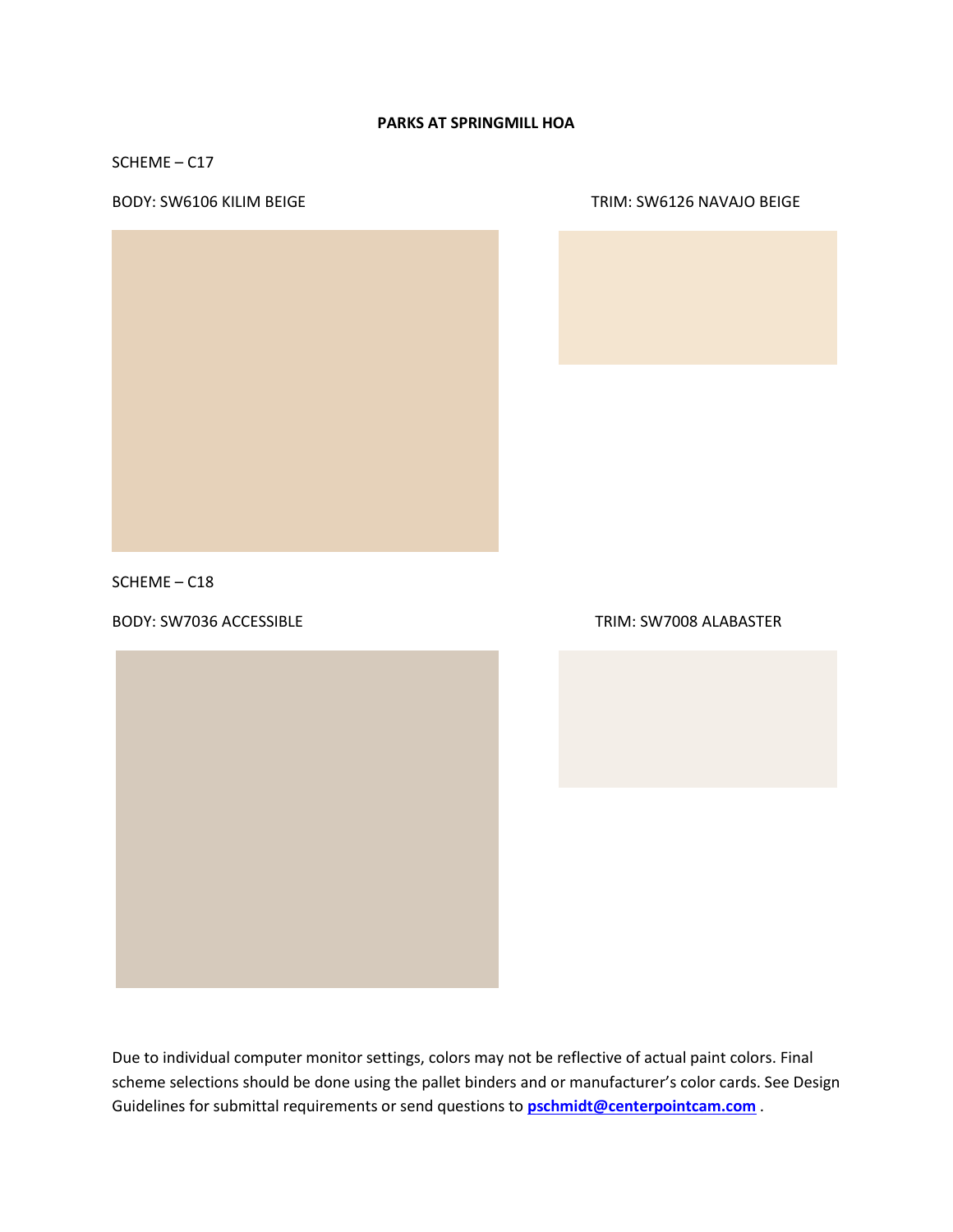SCHEME – C19

#### BODY: SW7038 TONY TAUPE TRIM: SW7035 AESTHETIC WHITE



SCHEME – C20





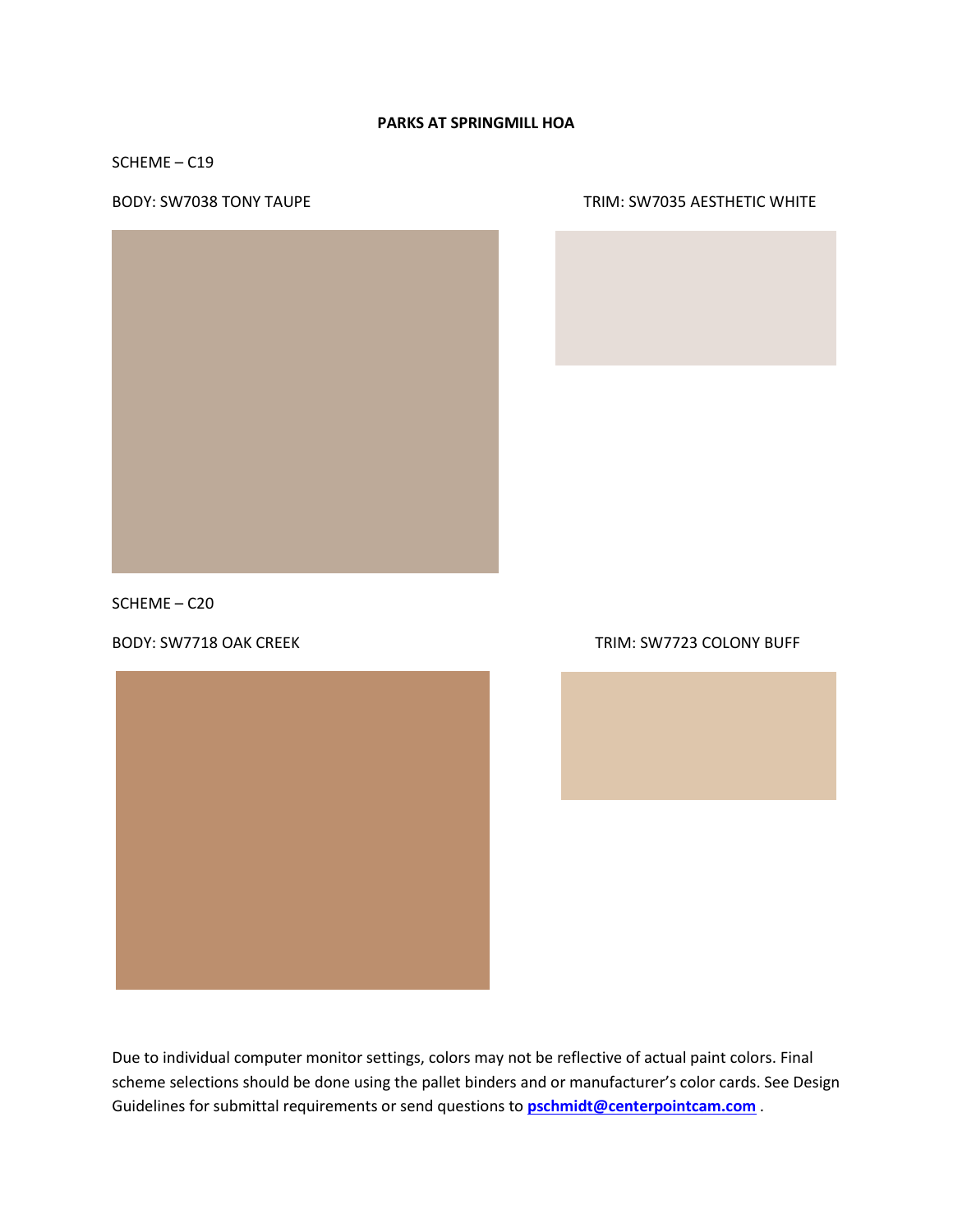SCHEME – C21

BODY: SW7603 POOLHOUSE TRIM: SW7012 CREAMY





SCHEME – C22

BODY: SW6053 REDDENED EARTH TRIM: SW7008 ALABASTER